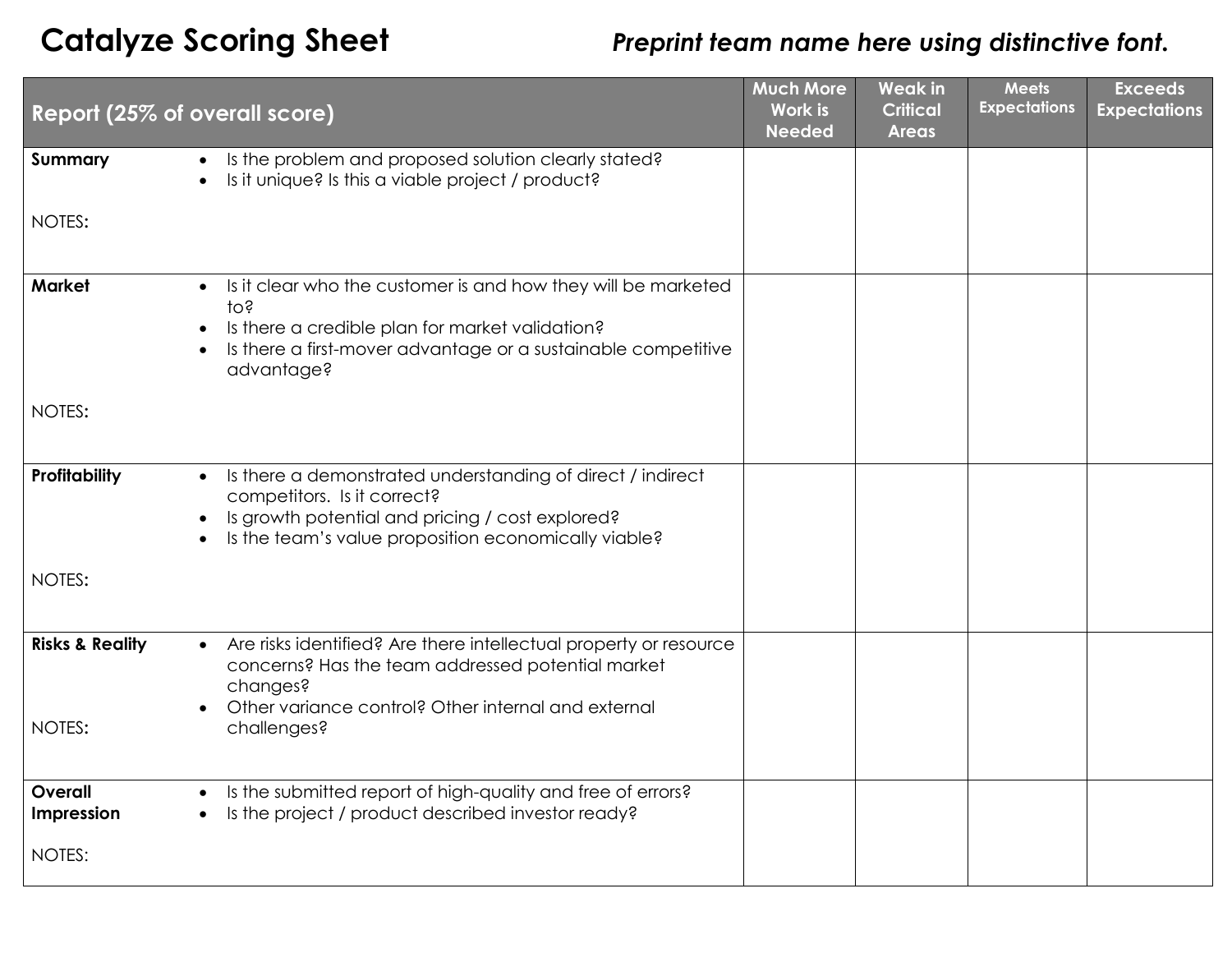|                            | Presentation (25% of overall score)                                                                                                                                                                                 | <b>Under-</b><br>prepared | Key Items<br><b>Not</b> | Viable,<br><b>Feasible &amp;</b><br>Conventional | Outstanding<br><b>Presentation</b> |
|----------------------------|---------------------------------------------------------------------------------------------------------------------------------------------------------------------------------------------------------------------|---------------------------|-------------------------|--------------------------------------------------|------------------------------------|
|                            |                                                                                                                                                                                                                     |                           | <b>Addressed</b>        |                                                  |                                    |
| Introduction               | Did the team grab your attention? Did you witness passion?<br>$\bullet$<br>Did you find a definitive reason to care?                                                                                                |                           |                         |                                                  |                                    |
| NOTES:                     |                                                                                                                                                                                                                     |                           |                         |                                                  |                                    |
| Content                    | Is a story told (logical sequence)? Is there a focus on an<br>$\bullet$<br>appropriate market need, and on the team's solution?<br>Was the business model addressed vis-à-vis the Catalyze<br>$\bullet$<br>mission? |                           |                         |                                                  |                                    |
| NOTES:                     |                                                                                                                                                                                                                     |                           |                         |                                                  |                                    |
| Conclusion                 | Does the team demonstrate commitment to its concept?<br>$\bullet$<br>How about a further call-to-action; is it compelling?<br>$\bullet$                                                                             |                           |                         |                                                  |                                    |
| NOTES:                     |                                                                                                                                                                                                                     |                           |                         |                                                  |                                    |
| Overall<br>Impression      | Is the presentation of high-quality and free of errors?<br>$\bullet$<br>Is the project / product described investor ready?<br>$\bullet$                                                                             |                           |                         |                                                  |                                    |
| NOTES:                     |                                                                                                                                                                                                                     |                           |                         |                                                  |                                    |
| <b>Q&amp;A Interaction</b> | Is the team able to answer the judges questions?                                                                                                                                                                    |                           |                         |                                                  |                                    |
| NOTES:                     |                                                                                                                                                                                                                     |                           |                         |                                                  |                                    |